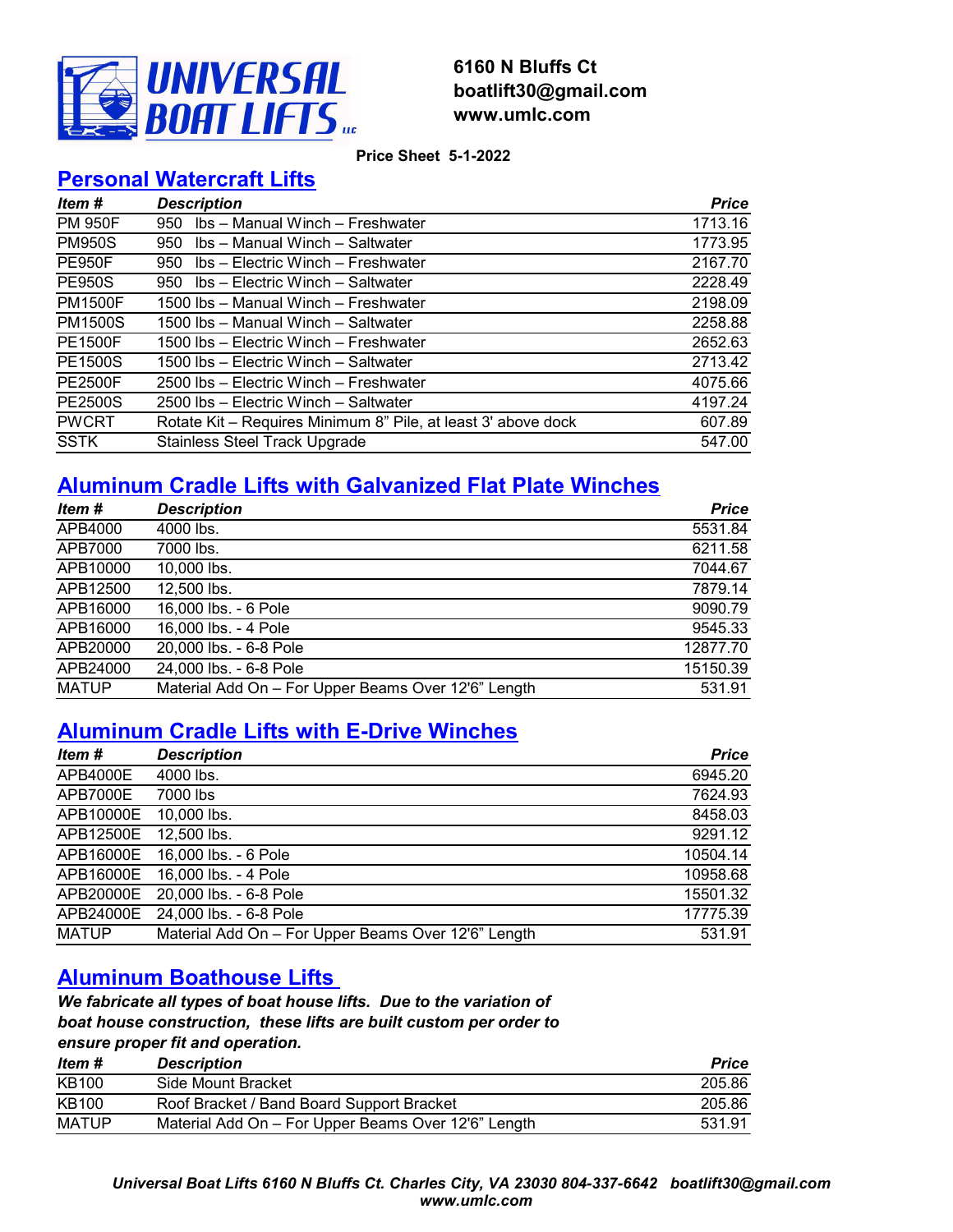### Remote Controls

| Item #            | <b>Description</b>                          | <b>Price</b> |
|-------------------|---------------------------------------------|--------------|
| <b>RCPWC</b>      | Remote Control for single motor PWC lifts   | 509.80       |
| RC <sub>2</sub>   | Two Motor Remote Control                    | 583.03       |
| RC <sub>2</sub> L | Two Motor Remote Control with Limit Switch  | 989.21       |
| RC4               | Four Motor Remote Control                   | 902.17       |
| RC4L              | Four Motor Remote Control with Limit Switch | 1222.70      |
| <b>RCTR</b>       | 3 Button Floating Transmitter               | 95.33        |
| <b>RCTRO</b>      | 2 Button Floating Transmitter-prior to 2007 | 95.33        |
| DCS40             | Lift Disconnect Switch 4 Pole 40 Amp        | 160.26       |

### Dock ladders

| Item # | <b>Description</b>               | <b>Price</b> |
|--------|----------------------------------|--------------|
| $LL-5$ | 5 Step Lift Ladder               | 327.43       |
| $L-6$  | 6 Step Lift Ladder               | 359.21       |
| FPLL-5 | 5 Step Finger Pier Lift Ladder   | 344.01       |
| FPLL-6 | 6 Step Finger Pier Lift Ladder   | 359.21       |
| FDLL-4 | 4 Step Floating Dock Lift Ladder | 327.43       |
| FDLL-5 | 5 Step Floating Dock Lift Ladder | 349.54       |

### **Canopies**

| Item #      | <b>Description</b>                                  | <b>Price</b> |
|-------------|-----------------------------------------------------|--------------|
| CP22        | 22' x 120" Heavy Duty 18 oz. Vinyl                  | 3031.18      |
| CP24        | 24' x 120" Heavy Duty 18 oz. Vinyl                  | 3531.32      |
| CP26        | 26' x 120" Heavy Duty 18 oz. Vinyl                  | 4016.25      |
| CP28        | 28' x 120" Heavy Duty 18 oz. Vinyl                  | 4501.18      |
|             | Add \$800.00 for Rec Water Fabric                   |              |
| NOTE:       | Other lengths are available                         |              |
| <b>MBCP</b> | Mounting brackets for piling,                       | <b>Price</b> |
|             | includes 3' extension sleeves & hardware (set of 4) | 379.93       |

### Kayak Rack

| Item #          | <b>Description</b>  | Price  |
|-----------------|---------------------|--------|
| KR <sub>1</sub> | Kayak Rack Set of 2 | 531.91 |

# Components and Parts

### Bunker Boards and Mounting Brackets

Bunker Boards are priced as a set of two with vinyl pads. Mounting brackets sold separately.

| modificing practices sold separately. |                                                         |              |
|---------------------------------------|---------------------------------------------------------|--------------|
| Item #                                | <b>Description</b>                                      | <b>Price</b> |
| 8EB12                                 | 19° Extruded Bunk x 12'                                 | 705.99       |
| 8UB12                                 | 3 x 8" Universal Bunks x 12"                            | 758.49       |
| 8UB14                                 | 3 x 8" Universal Bunks x 14"                            | 880.07       |
| 8UB16                                 | 3 x 8" Universal Bunks x 16"                            | 1000.26      |
| 10UB12                                | 3 x 10" Universal Bunks x 12"                           | 1091.45      |
| 10UB14                                | 3 x 10" Universal Bunks x 14"                           | 1265.53      |
| 10UB16                                | 3 x 10" Universal Bunks x 16"                           | 1439.61      |
| WB1                                   | Aluminum Flat Boards 2 x 9 x 14' with mounting hardware | 682.50       |
| VP4                                   | 4"vinyl pad ------ per foot                             | 6.91         |
| VP <sub>5</sub>                       | 5"vinyl pad ------ per foot                             | 8.29         |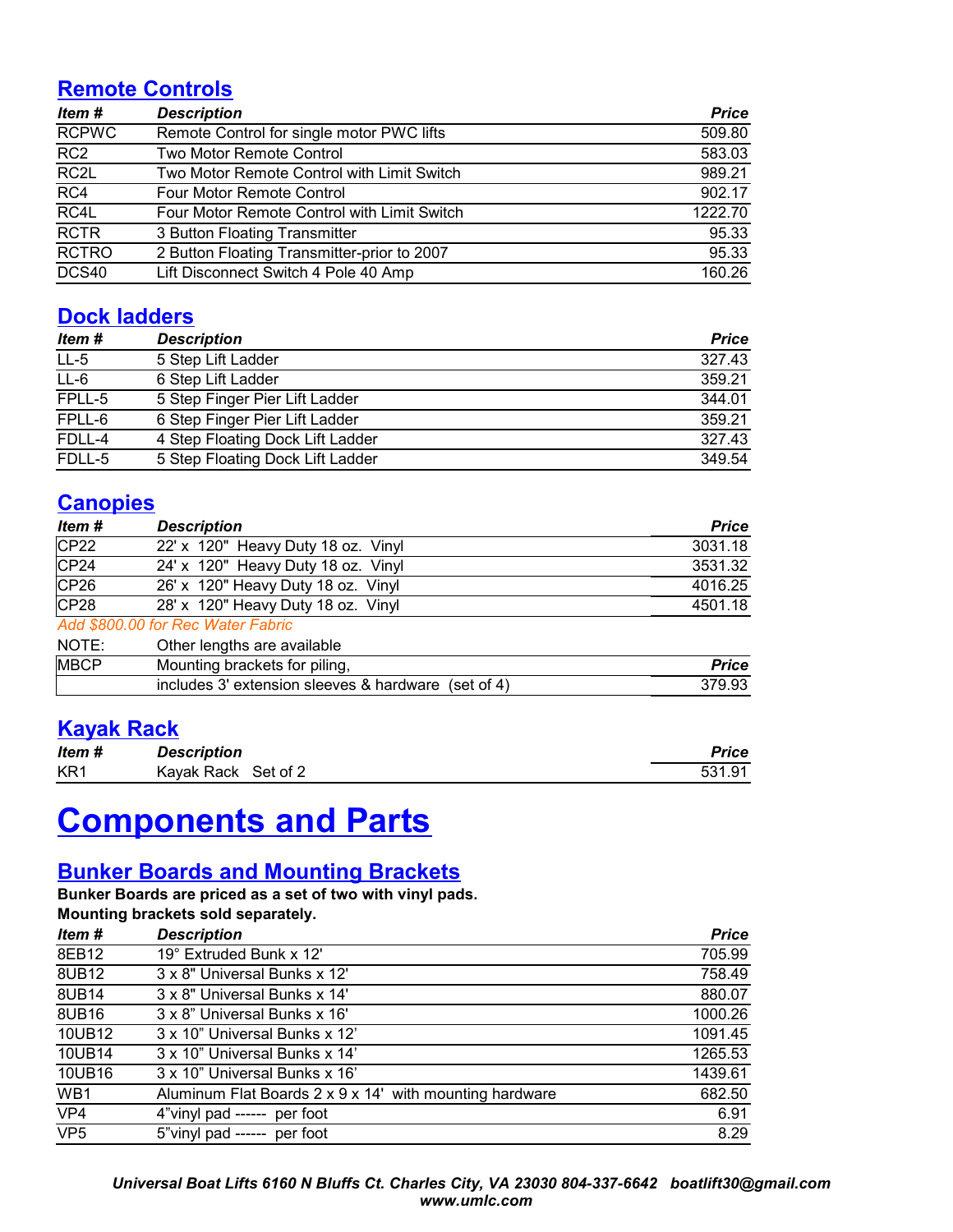|                   |                                                                      | <b>Price</b> |
|-------------------|----------------------------------------------------------------------|--------------|
| <b>FB</b>         | Flat Bunk 3.6 x 1.5 with padper foot                                 | 16.58        |
| <b>BMB5/6/8</b>   | Mounting brackets for 5",6",8" inch cradle beams – includes hardware | 77.37        |
| BMB <sub>10</sub> | Mounting brackets for 10 inch cradle beams – includes hardware       | 92.57        |
| BR4               | 4" Bunk board riser – set of 4                                       | 607.89       |

### Cradle Beams and Parts

Cradle Beams are priced as a set of two, and may be purchased individually.

| Item #            | <b>Description</b>                                             | <b>Price</b> |
|-------------------|----------------------------------------------------------------|--------------|
| CB <sub>5</sub>   | 5 x 3.5 x .19 I Beam 4,000 lb. Capacity – set of two           | 880.07       |
| CB <sub>6</sub>   | $6 \times 4 \times .21$ I Beam 7,000 lb. Capacity – set of two | 1164.67      |
| CB <sub>8</sub>   | 8 x 5 x .23 I Beam 10,000 lb. Capacity - set of two            | 1454.80      |
| CB8HD             | 8 x 5 x .25 I Beam 12,500 lb. Capacity – set of two            | 1746.32      |
| CB10              | 10 x 6 x .25 I Beam 16,0000 lb. - Set of two                   | 2327.96      |
| CB10HD            | 10 x 6 x .29 I Beam 20,000 lb. Capacity – set of two           | 2763.16      |
| CB12HD            | 12 x 7 x .31 I Beam 24,000 lb. Capacity - set of two           | 4072.89      |
| 108               | 4" Blue sheave                                                 | 30.39        |
| GPB5              | Guide Post bracket with fasteners 5" beam                      | 38.68        |
| GPB6              | Guide Post bracket with fasteners 6" beam                      | 44.21        |
| GPB8              | Guide Post bracket with fasteners 8" beam                      | 51.12        |
| GPB <sub>10</sub> | Guide Post bracket with fasteners 10" beam                     | 88.42        |
| <b>GPPVC</b>      | PVC Guide Post --- Per Foot                                    | 4.21         |
| <b>GPPVCC</b>     | PVC Guide Post Cap                                             | 4.14         |

### Cables and parts

| Item #      | <b>Description</b>                | <b>Price</b> |
|-------------|-----------------------------------|--------------|
| 101         | Stainless steel cable<br>1/4"     | 2.76         |
| 102         | 5/16" Stainless steel cable       | 4.14         |
| 103         | 3" Blue sheave                    | 23.49        |
| 106         | 10 lb. Split cable weight         | 77.37        |
| 105         | 3" roller for track lifts         | 31.78        |
| 108         | 4" Blue sheave                    | 31.78        |
| 107         | Cable keeper bolt 5/8 x 3"        | 15.20        |
| 109         | <b>SS Thimble</b>                 | 9.67         |
| 110         | Nicopress Copper Sleeve           | 11.05        |
| 111         | 1/4" Stainless Cable Clamp        | 9.67         |
| 112         | 5/16" Stainless Steel Cable Clamp | 11.05        |
| 113         | 1/2" Stainless Steel Shackle      | 19.34        |
| <b>CW12</b> | RH Cable Winder 12"               | 69.08        |
| <b>CW15</b> | RH Cable Winder 15"               | 77.37        |
| <b>CWSP</b> | Split RH Cable Winder 15"         | 92.57        |

### **Walkboards**

| Item #          | <b>Description</b>                                     | <b>Price</b> |
|-----------------|--------------------------------------------------------|--------------|
| WB <sub>1</sub> | Aluminum Flat board 2 x 9 x 14' with mounting hardware | 341.25       |
| WB <sub>2</sub> | 3-1/2 x 16" Walk Board 12' with mounting hardware      | 719.80       |
| WB <sub>3</sub> | 3-1/2 x 16" Walk Board 16' with mounting hardware      | 956.05       |
| WB4             | 3-1/2 x 16" Walk Board 20' with mounting hardware      | 1214.41      |